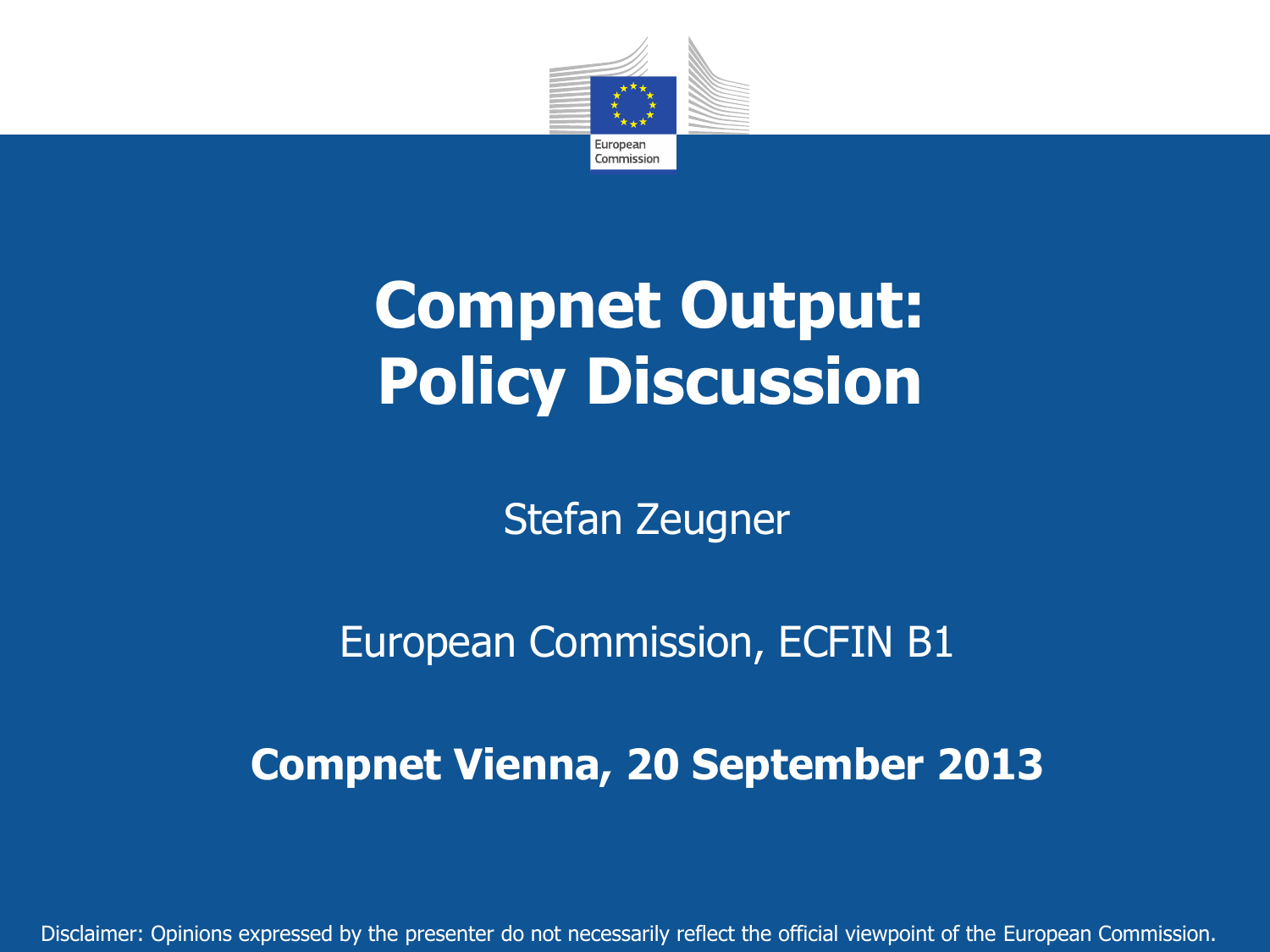



- Pressing concern: More exports instead of less imports in periphery
- $\bullet \rightarrow$  Resource reallocation
- $\bullet$   $\rightarrow$  Fostering productivity in an integrating world Compnet has Lego pieces for better answers These go beyond (relative) competitiveness to (absolute) productivity – Stealth Prodnet?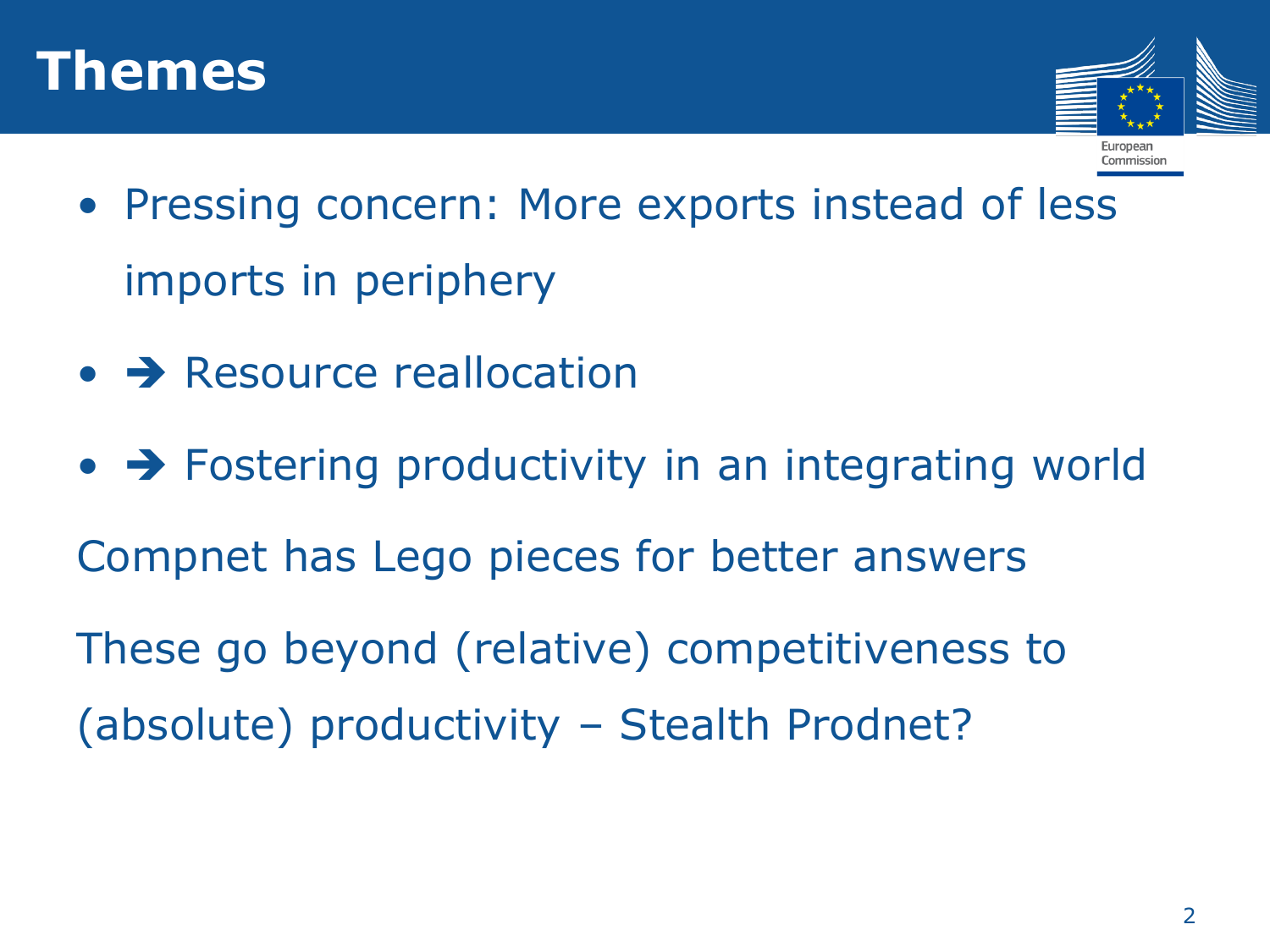#### **TB = Output - Demand**



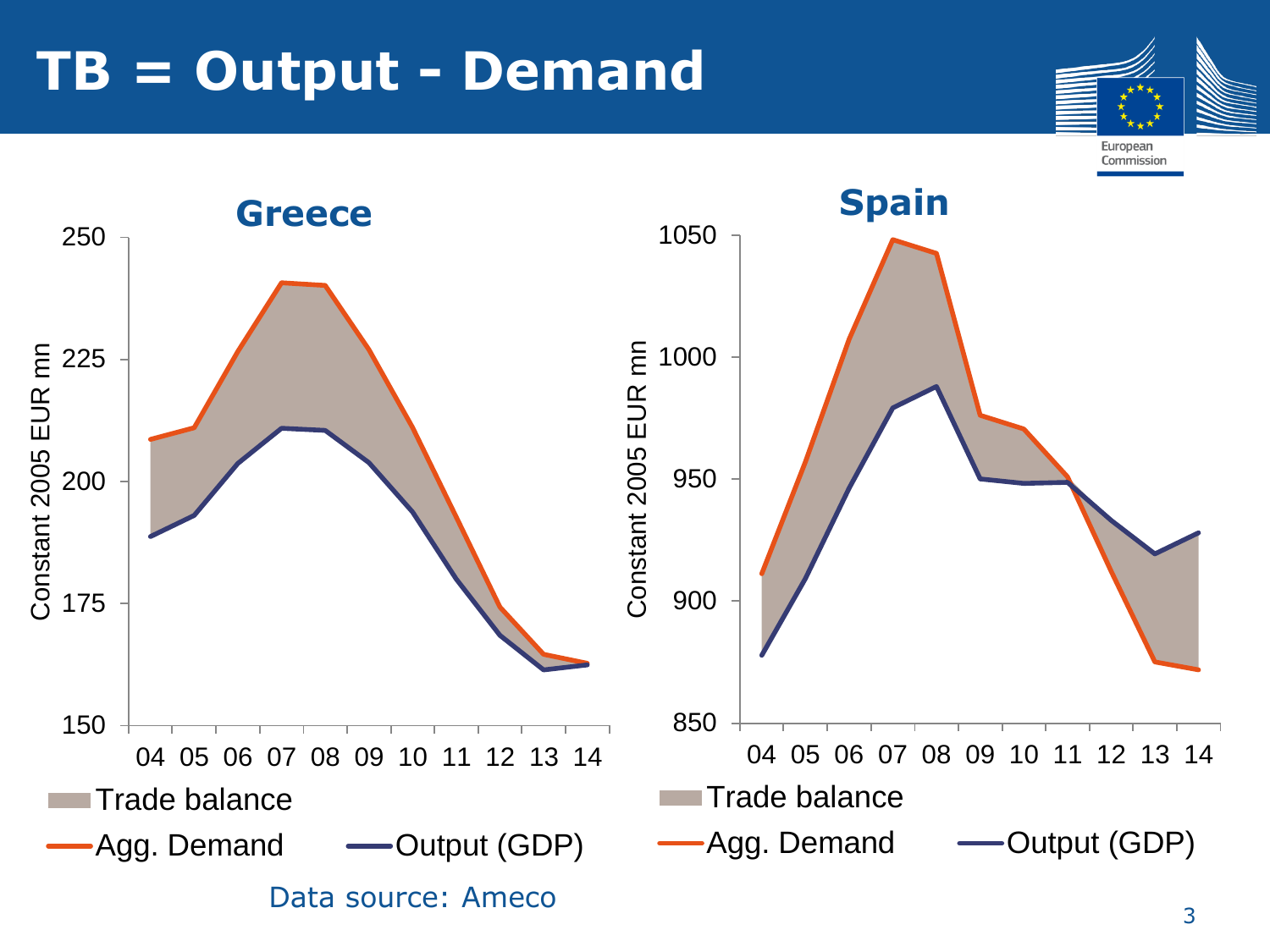## **Why do I care?**



- External constraints matter: periphery trade deficits turned into surpluses
- But instead of reducing demand, we'd need to expand exports – this helps GDP and may be only source of potential growth over medium term
- ULCs have improved already which comes from freeing less productive L & K
- But freed-up resources are not used. Exports are merely declining slower than imports.
- $\bullet \rightarrow$  reallocation is not working (much)
- $\rightarrow$  price competitiveness is a side issue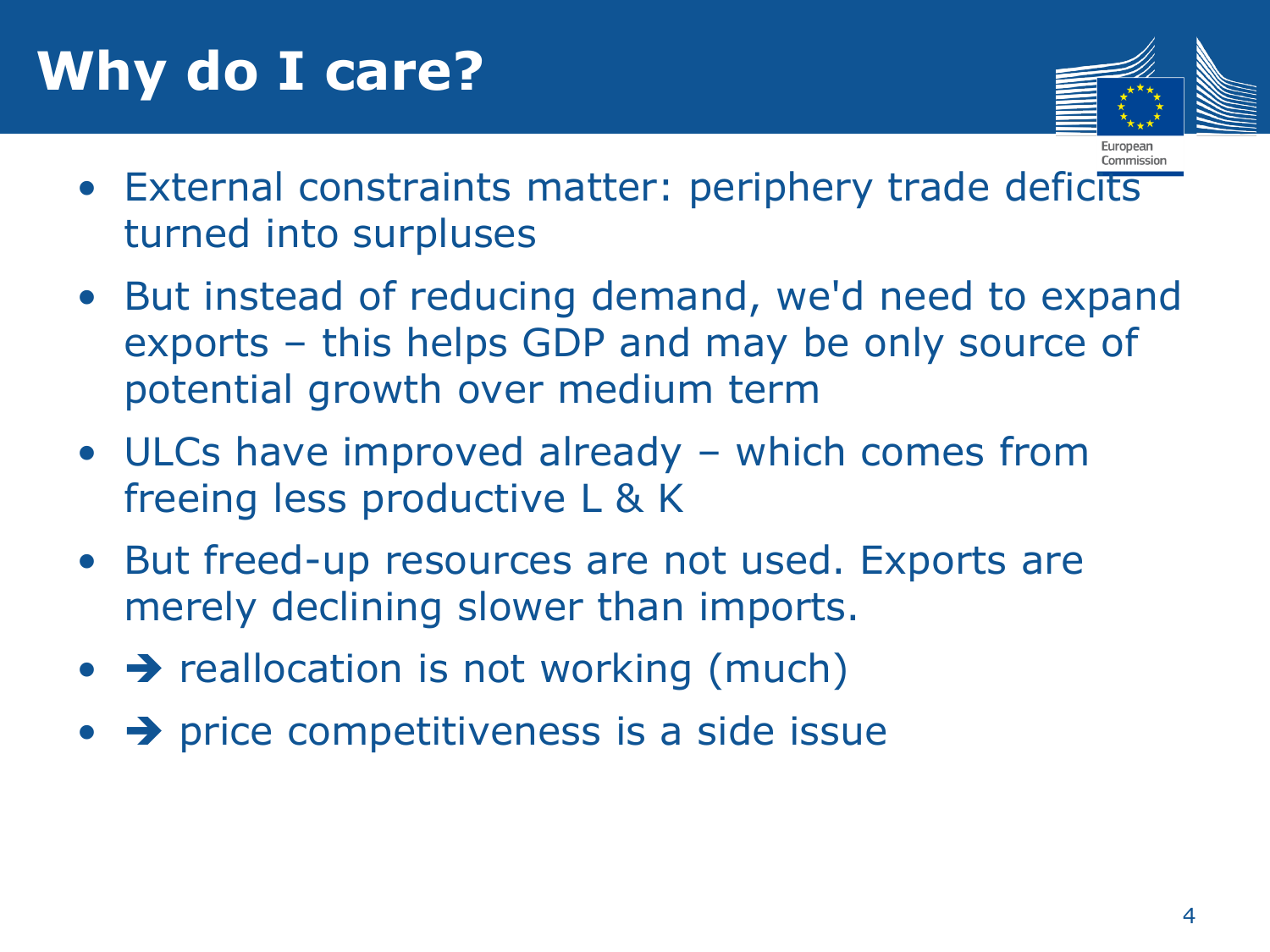#### **If ULCs mattered, Compnet would already be closed**



- Cherished price comp'ness indicators don't explain much (WS1, Christodoulopoulou & Tkacevs, Benkovskis & Wörz, Osbat, Ozyürt & Karlsson, etc. etc.)
- $\bullet$   $\rightarrow$  Important non-result. At odds with what we learnt in school, but today's data much richer
- Still: better price indicators can be made (WS1, WS2/do.file quartiles, WS3/I-O adjusted,…)
- However, price ind. likely not the prime determinant of trade outcomes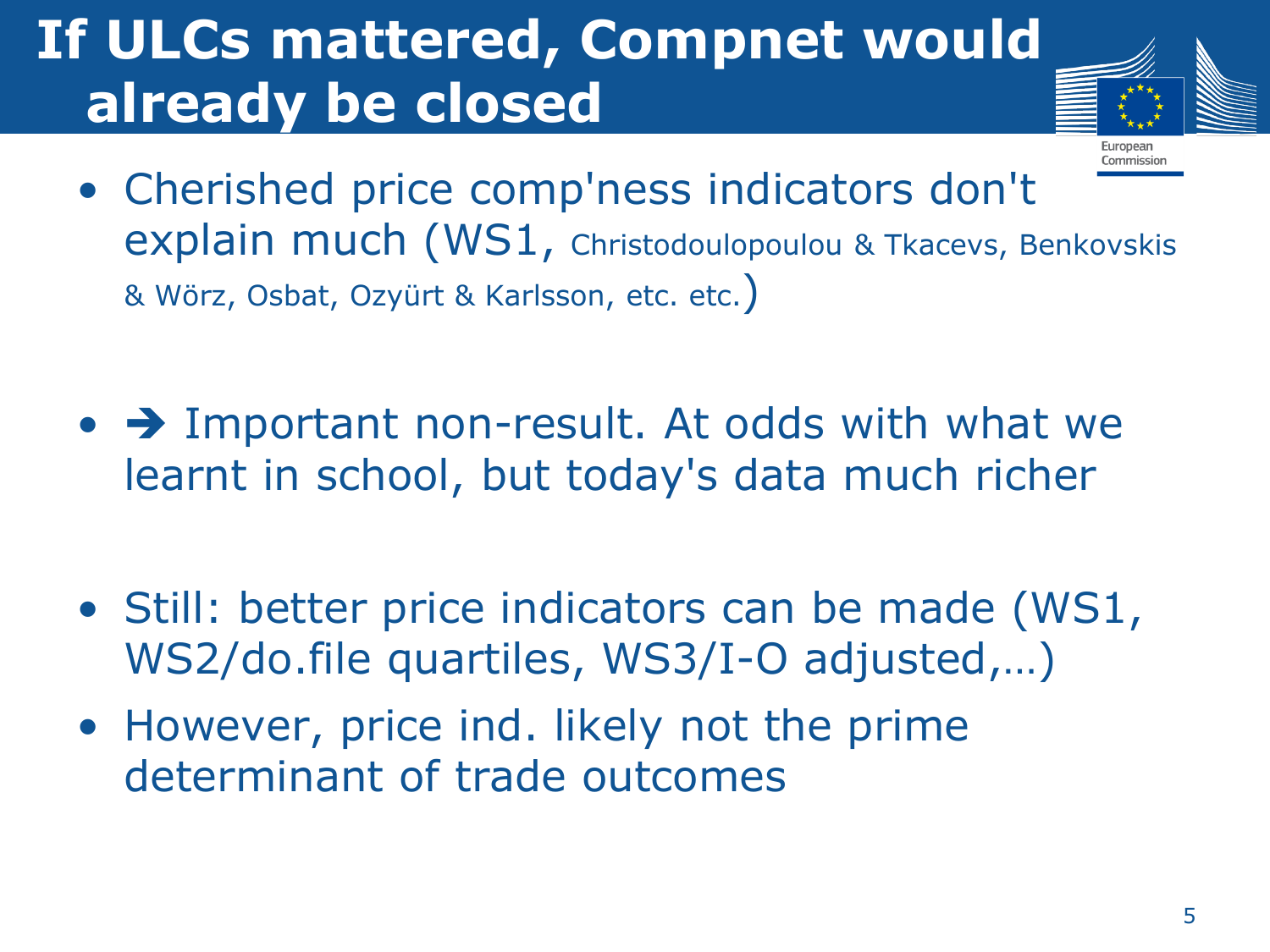#### **Reallocate to improve trade**



Commission

- Reallocate from non-tradable/construction to tradable – for exported value added (WS3)
- Restart firm churning: Reallocate from unproductive firms to productive firms (WS2 dispersion)
- …and this without trying to pick winners

#### **Impediments**

- Labour market frictions (we know that)
- Financial constraints. E.g. loan evergreening is picking losers (here monetary transmission comes in)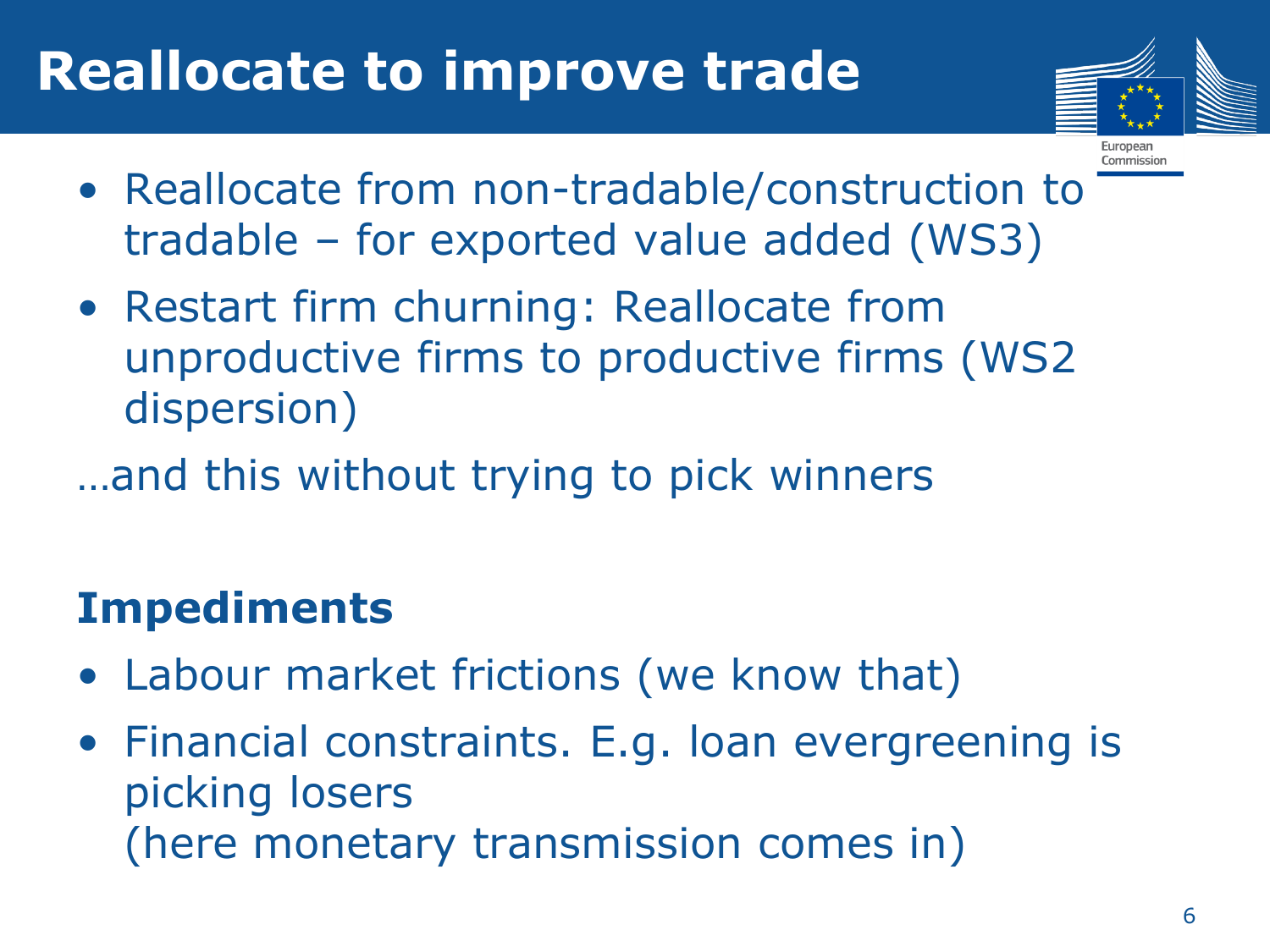

Commission

Actually, Compnet looks a lot into what affects *absolute* competitiveness by the Draghi definition (i.e. productivity)

Role of:

- trade
- sectors, firms, reallocation
- GVCs, climbing the GVC
- innovation and human capital
- etc.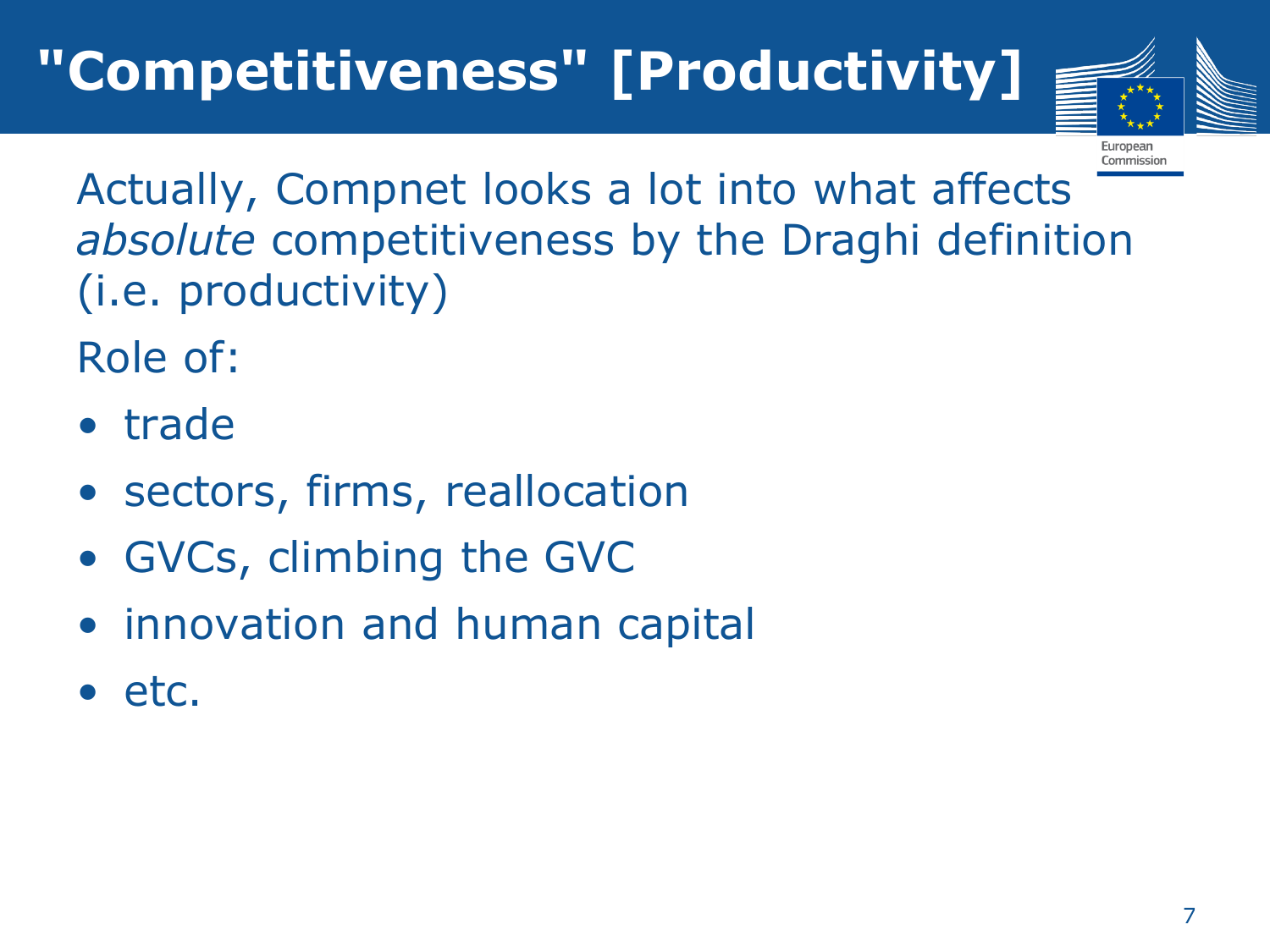## **Toolbox: prefabricated Lego pieces**



- Better indicators (price, comparative…)
- Informative decompositions (shift share, price/non-price, etc.)
- Large scale micro evidence, with link to macro
- Allows for custom-tailored indicator mix
- WIOD et al.: Generic innovation Many examples and projects show how they can improve comp'ness & productivity indicators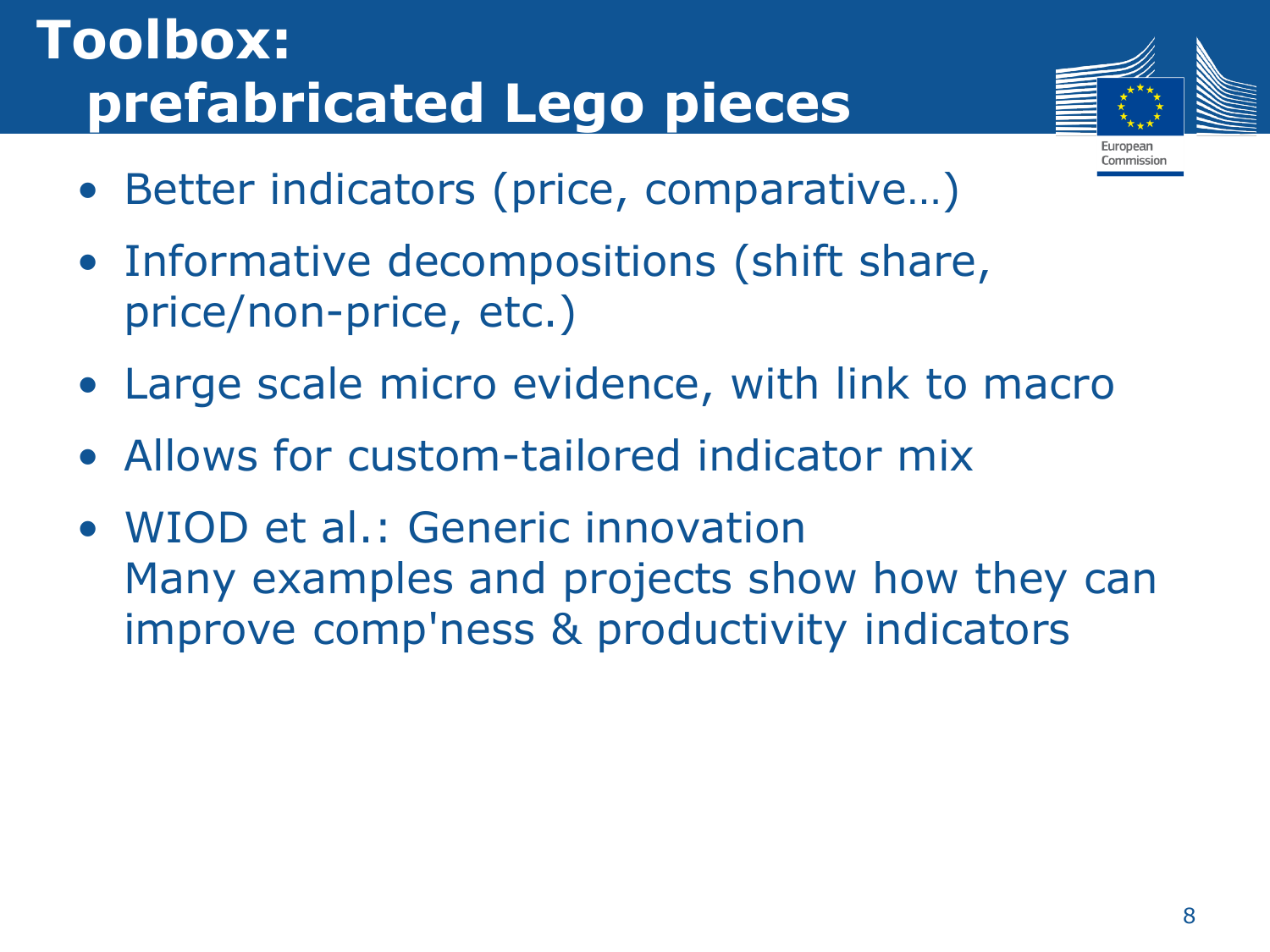

Commission

#### **Mock-country assessment based on the slides in this session**

- Italy lost non-price comp'ness (prod'y growth)
- Low productive firms very heterogenous, and they don't die (smacks of protection/restrictions)
- Its exports aren't more sophisticated than those of CEE – but in contrast, Italy lost sophistication.
- Italy did hardly participate in GVC build-up (Am I mistaken, or wasn't this different in the past?)
- Not much integrated with CEE
- Hardly climbed the value chain in manuf. jobs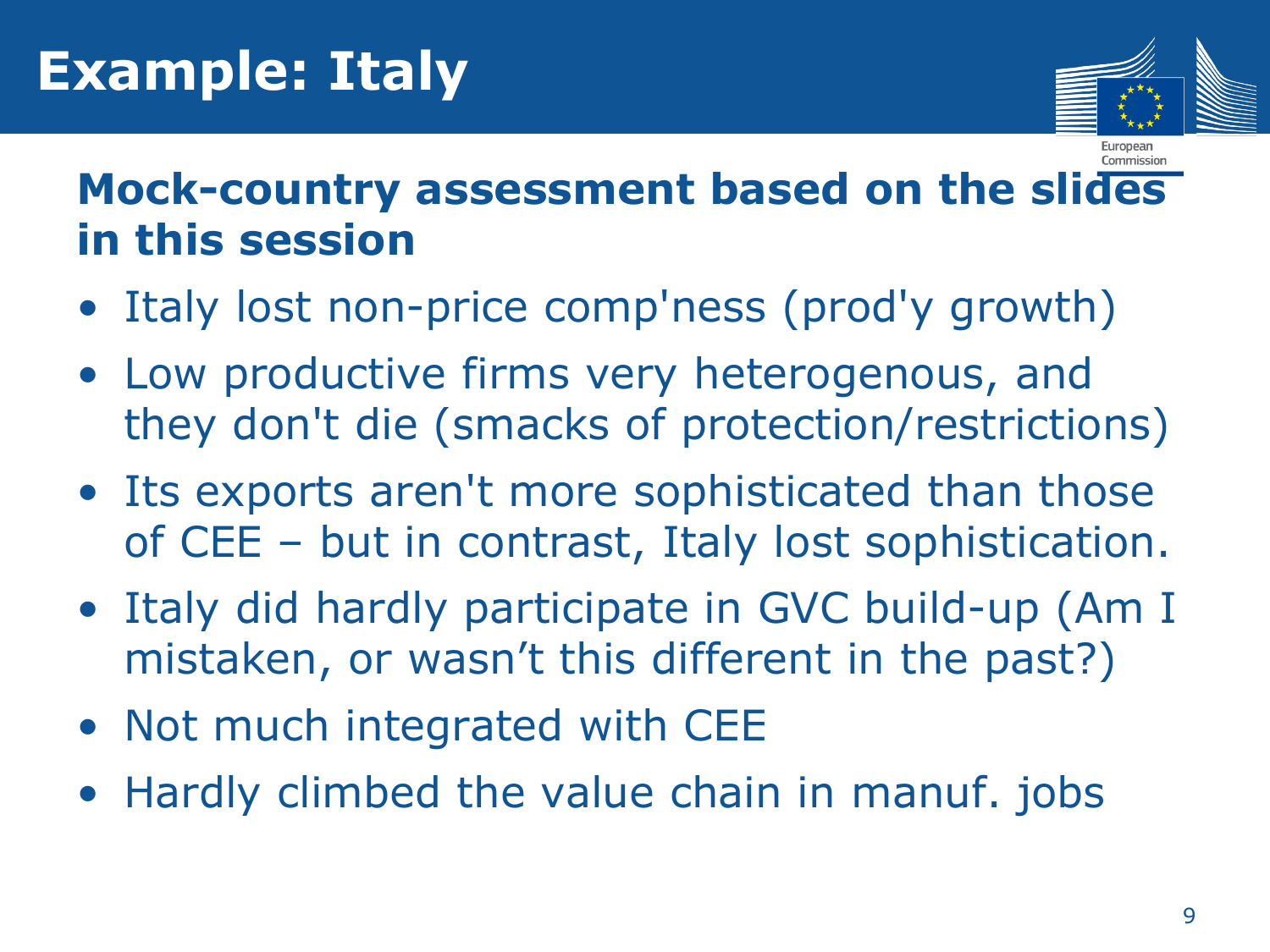#### **I-O: great potential**



Commission



■ Import content of exports ■ Value added in exports

#### **Integration in GVC – is there a link to productivity growth?**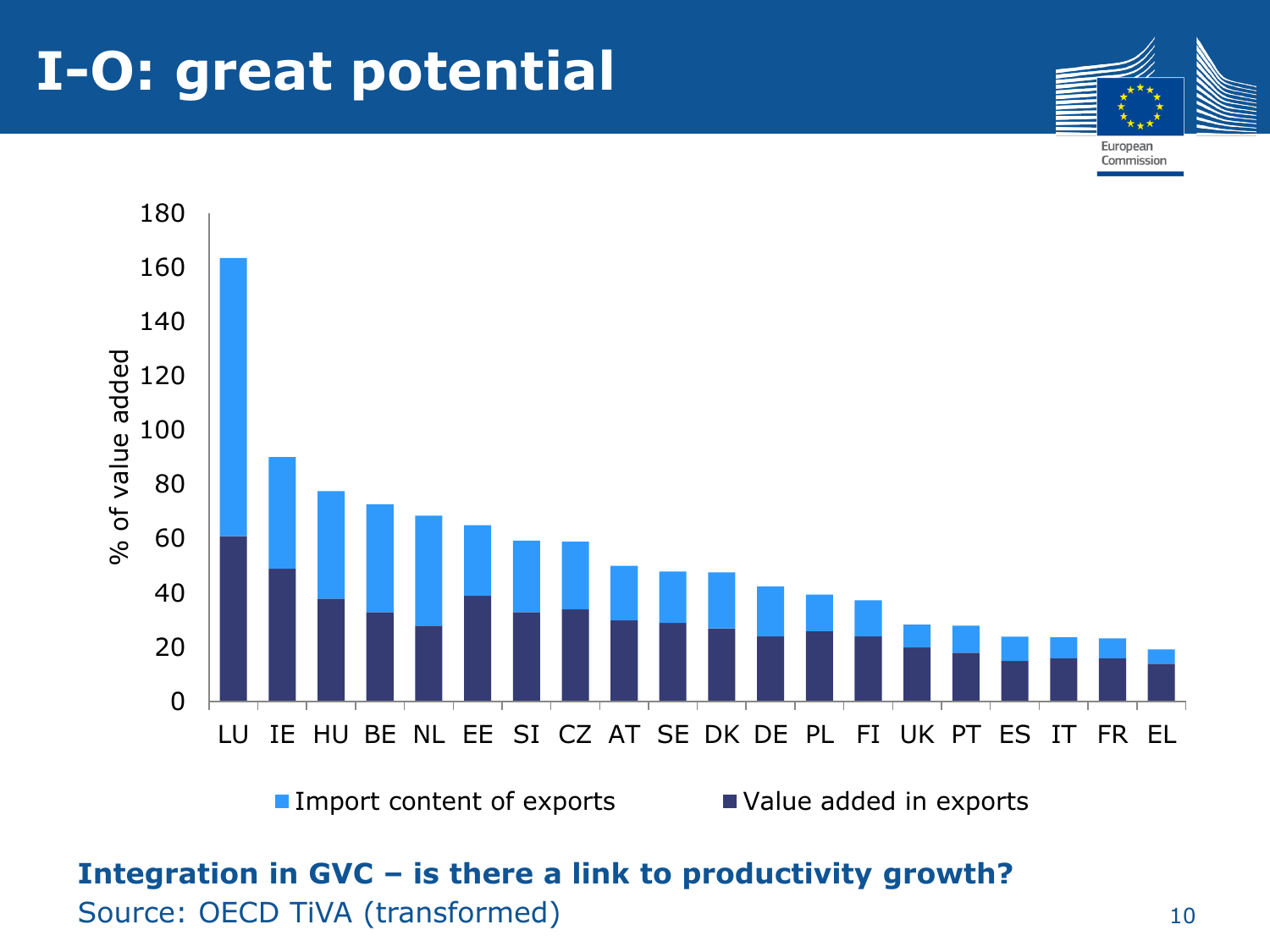## **Wishlist: further Lego assembly**



- Role of GVCs in transmitting productivity growth
	- What role in convergence of CEE and Asia?
	- Southern EA need FDI, and should integrate in GVC, right?
- Financial/capital factors:
	- Relative margins (e.g. T/NT) and productivity
	- **Financial constraints**
- Role of innovation (critique of Balassa index)
- Outcome assessment: e.g. on exported value added shares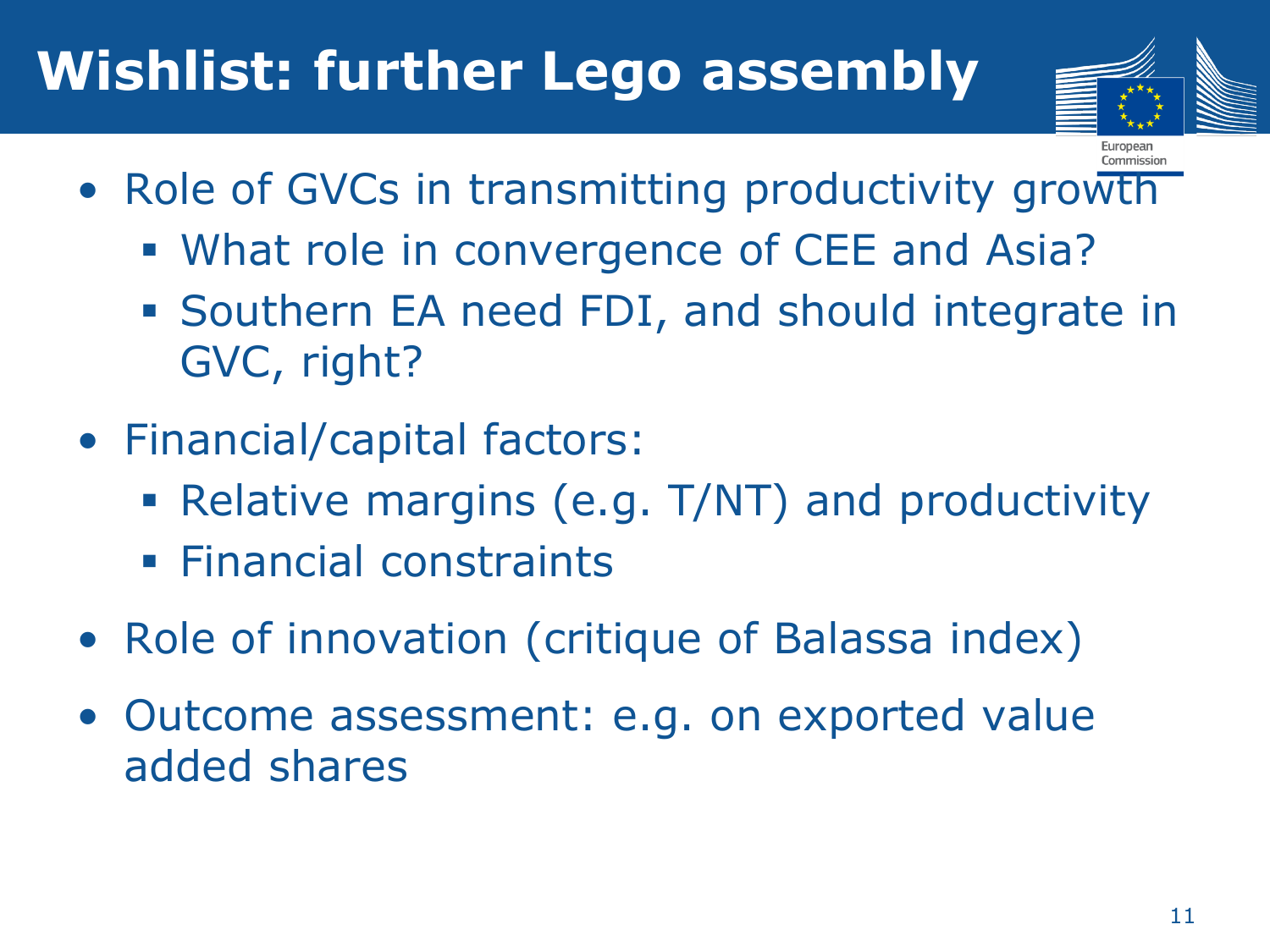#### **Marketing**



- Commission • Compnet is perceived as basic research by many
- But the results are highly policy relevant
- How can the Lego pieces be tuned and packaged to reach the 'mass market'? I.e. economists who write country assessments
- (Websites: Worldbank is the marketing leader)